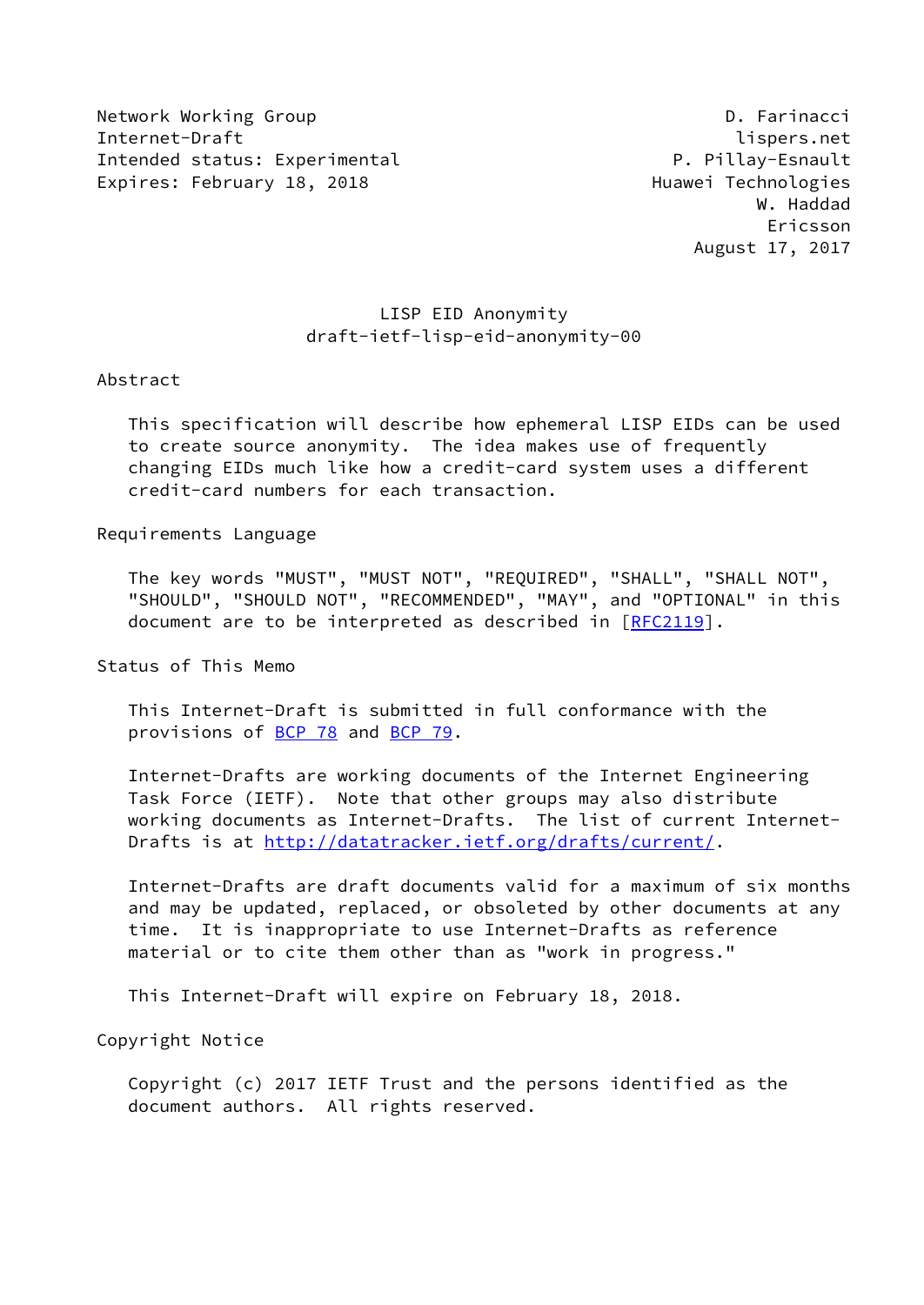<span id="page-1-1"></span>Internet-Draft LISP EID Anonymity August 2017

This document is subject to [BCP 78](https://datatracker.ietf.org/doc/pdf/bcp78) and the IETF Trust's Legal Provisions Relating to IETF Documents [\(http://trustee.ietf.org/license-info](http://trustee.ietf.org/license-info)) in effect on the date of publication of this document. Please review these documents carefully, as they describe your rights and restrictions with respect to this document. Code Components extracted from this document must include Simplified BSD License text as described in Section 4.e of the Trust Legal Provisions and are provided without warranty as

described in the Simplified BSD License.

## Table of Contents

|                  | Introduction                                                                                        | $\overline{2}$  |
|------------------|-----------------------------------------------------------------------------------------------------|-----------------|
| 2.               |                                                                                                     | $\overline{3}$  |
| 3.               |                                                                                                     | $\overline{3}$  |
| $\overline{4}$ . |                                                                                                     | $\overline{4}$  |
| $\overline{5}$ . | Other Types of Ephemeral-EIDs                                                                       | $\overline{4}$  |
| 6.               | Interworking Considerations                                                                         | $\overline{5}$  |
| $\overline{1}$ . | Multicast Considerations                                                                            | $\overline{5}$  |
| 8.               |                                                                                                     | $\overline{5}$  |
| 9.               |                                                                                                     | $\underline{6}$ |
| 10.              |                                                                                                     | $\underline{6}$ |
|                  |                                                                                                     | $\underline{6}$ |
|                  | Normative References<br>11.1.                                                                       | $\underline{6}$ |
|                  | 11.2. Informative References                                                                        | $\overline{1}$  |
|                  | Appendix A. Acknowledgments                                                                         | 8               |
|                  | Appendix B. Document Change Log                                                                     | 8               |
|                  | Changes to draft-ietf-lisp-eid-anonymity-00<br>B.1.                                                 | $\underline{8}$ |
|                  | Changes to draft-farinacci-lisp-eid-anonymity-02<br>B.2.                                            | $\underline{8}$ |
|                  | Changes to draft-farinacci-lisp-eid-anonymity-01<br>B.3.                                            | $\underline{8}$ |
|                  | Changes to draft-farinacci-lisp-eid-anonymity-00<br><u>B.4</u> .<br>$\cdot$ $\cdot$ $\cdot$ $\cdot$ | 9               |
|                  | Addresses<br>Authors'                                                                               | 9               |

## <span id="page-1-0"></span>[1](#page-1-0). Introduction

The LISP architecture [[RFC6830](https://datatracker.ietf.org/doc/pdf/rfc6830)] specifies two namespaces, End-Point IDs (EIDs) and Routing Locators (RLOCs). An EID identifies a node in the network and the RLOC indicates the EID's topological location. Typically EIDs are globally unique so a end-node system can connect to any other end-node system on the Internet. Privately used EIDs are allowed when scoped within a VPN but must always be unique within that scope. Therefore, address allocation is required by network administration to avoid address collisions or duplicate address use.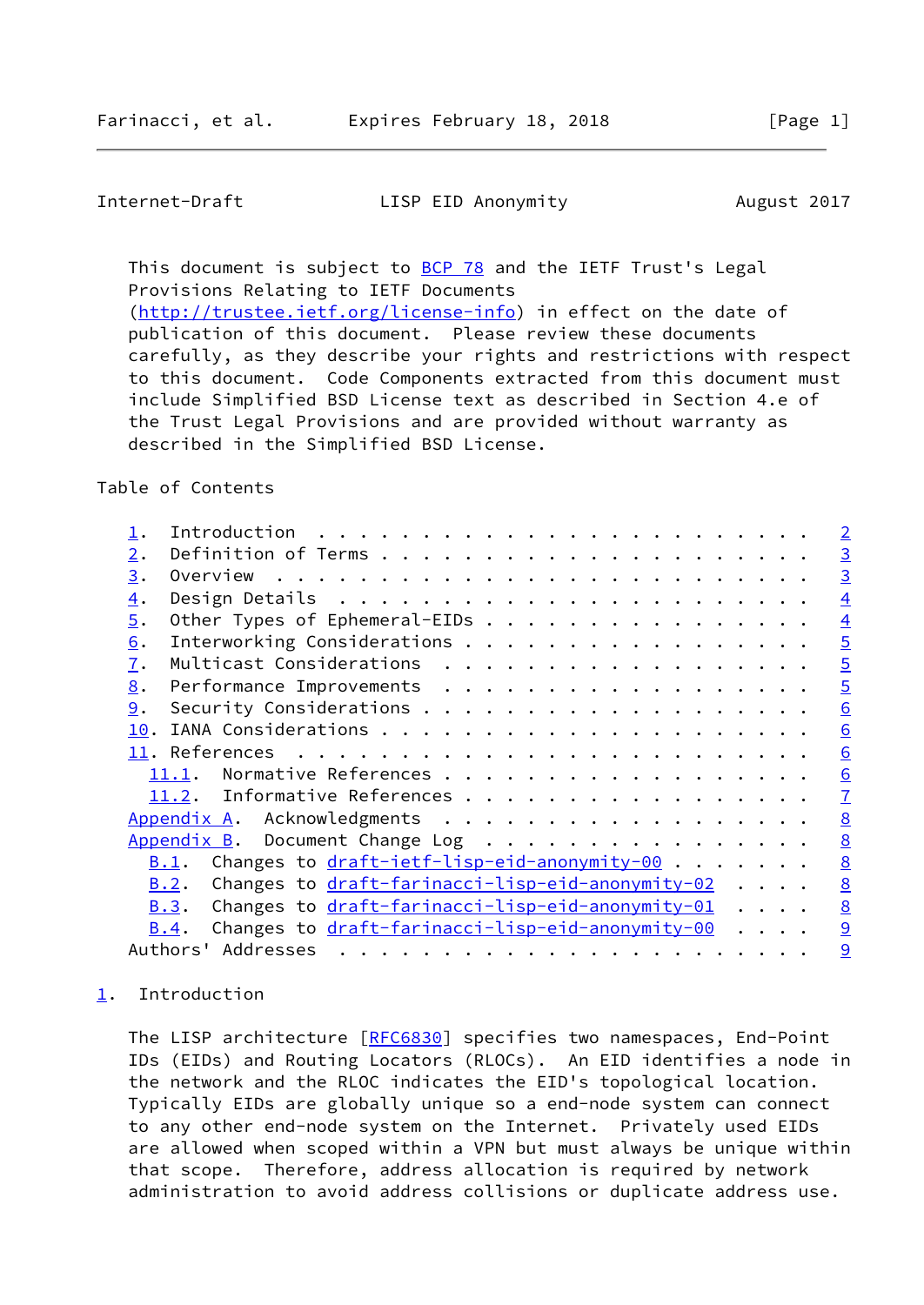In a multiple namespace architecture like LISP, typically the EID will stay fixed while the RLOC can change. This occurs when the EID is mobile or when the LISP site the EID resides in changes its connection to the Internet.

| Farinacci, et al. | Expires February 18, 2018 |  | [Page 2] |
|-------------------|---------------------------|--|----------|
|                   |                           |  |          |

<span id="page-2-1"></span>

Internet-Draft LISP EID Anonymity August 2017

 LISP creates the opportunity where EIDs are fixed and won't change. This can create a privacy problem more so than what we have on the Internet today. This draft will examine a technique to allow a end node system to use a temporary address. The lifetime of a temporary address can be the same as a lifetime of an address in use today on the Internet or can have traditionally shorter lifetimes, possibly on the order of a day or even change as frequent as new connection attempts.

- <span id="page-2-0"></span>[2](#page-2-0). Definition of Terms
	- Ephemeral-EID is an IP address that is created randomly for use for a temporary period of time. An Ephemeral-EID has all the properties of an EID as defined in [[RFC6830](https://datatracker.ietf.org/doc/pdf/rfc6830)]. Ephemeral-EIDs are not stored in the Domain Name System (DNS) and should not be used in long-term address referrals.
	- Client End-Node is a network node that originates and consumes packets. It is a system that originates packets or initiates the establishment of transport-layer connections. It does not offer services as a server system would. It accesses servers and attempts to do it anonymously.
- <span id="page-2-2"></span>[3](#page-2-2). Overview

 A client end-node can assign its own ephemeral EID and use it to talk to any system on the Internet. The system is acting as a client where it initiates communication and desires to be an inaccessible resource from any other system. The ephemeral EID is used as a destination address solely to return packets to resources the ephemeral EID connects to.

Here is the procedure a client end-node would use:

 1. Client end-node desires to talk on the network. It creates and assigns an ephemeral-EID on any interface.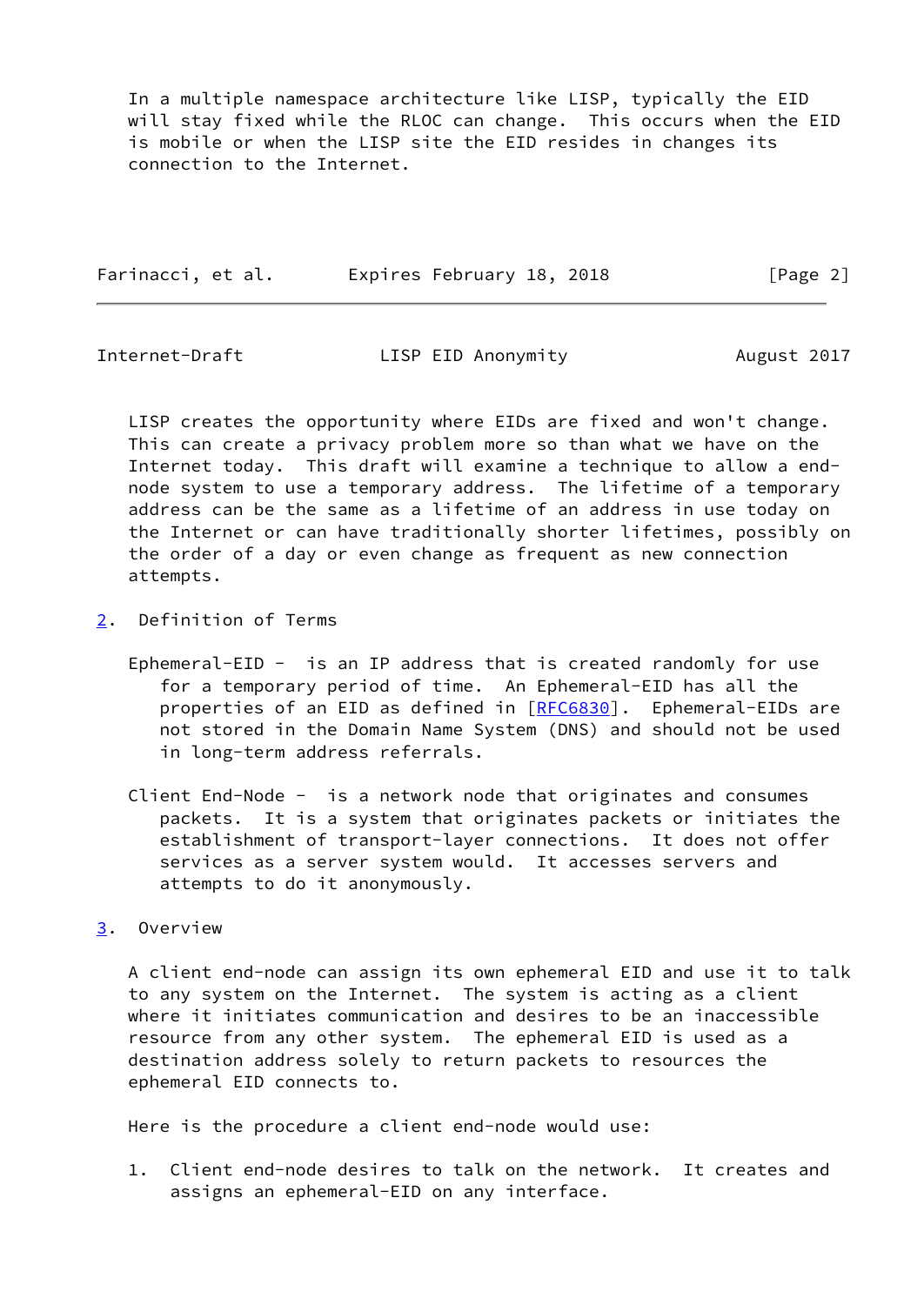- 2. If the client end-node is a LISP xTR, it will register the ephemeral-EID with a globally routable RLOC. If the client end node is not a LISP xTR, it can send packets on the network where a LISP router xTR will register the ephemeral-EID with its RLOC.
- 3. The client end-node originates packets with a source address equal to the ephemeral-EID and will receive packets addressed to the ephemeral-EID.
- 4. When the client end-node decides to stop using the ephemeral-EID, it will deregister it from the mapping system and create and

| Farinacci, et al. | Expires February 18, 2018 | [Page 3] |
|-------------------|---------------------------|----------|
|-------------------|---------------------------|----------|

<span id="page-3-1"></span>Internet-Draft LISP EID Anonymity August 2017

 assign a new ephemeral-EID, or decide to configure a static global address, or participate in DHCP to get assigned a leased address.

 Note that the ephemeral-EID can be mobile just like any other EID so if it is initially registered to the mapping system with one or more RLOCs, later the RLOC-set can change as the ephemeral-EID roams.

<span id="page-3-0"></span>[4](#page-3-0). Design Details

 This specification proposes the use of the experimental LISP EID block 2001:5::/32 when IPv6 is used. See IANA Considerations section for a specific sub-block allocation request. When IPv4 is used, the Class E block 240.0.0.0/4 is being proposed.

 The client end-node system will use the rest of the host bits to allocate a random number to be used as the ephemeral-EID. The EID can be created manually or via a programatic interface. When the EID address is going to change frequently, it is suggested to use a programatic interface. The probability of address collision is unlikely for IPv6 EIDs but could occur for IPv4 EIDs. A client end node can create a ephemeral-EID and then look it up in the mapping system to see if it exists. If the EID exists in the mapping system, the client end-node can attempt creation of a new random number for the ephemeral-EID. See [Section 8](#page-5-0) where ephemeral-EIDs can be preallocated and registered to the mapping system before use.

 When the client end-node system is co-located with the RLOC and acts as an xTR, it should register the binding before sending packets.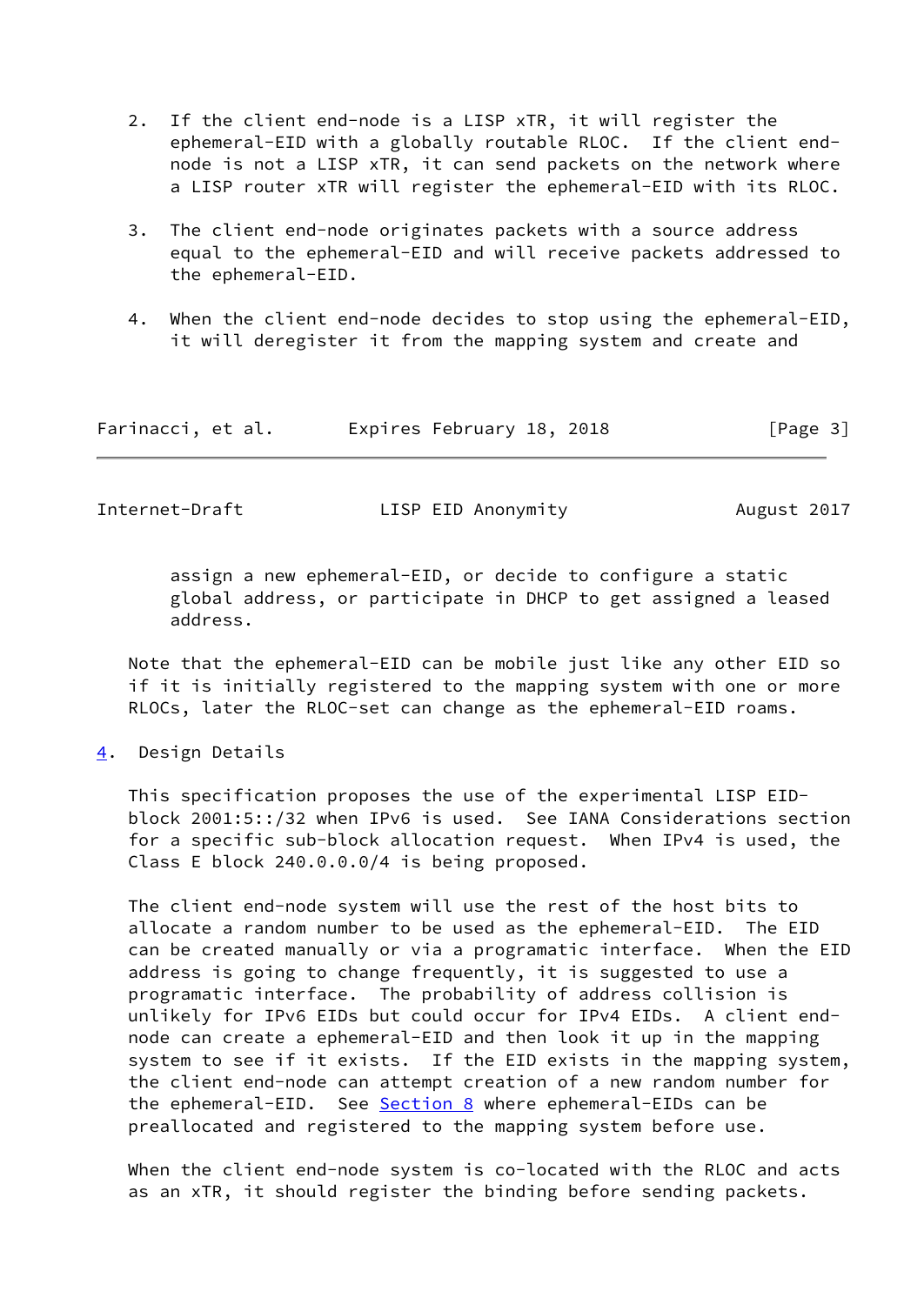This eliminates a race condition for returning packets not knowing where to encapsulate packets to the ephemeral-EID's RLOCs. See [Section 8](#page-5-0) for alternatives for fixing this race condition problem. When the client end-node system is not acting as an xTR, it should send some packets so its ephemeral-EID can be discovered by an xTR which supports EID-mobility [\[I-D.portoles-lisp-eid-mobility](#page-8-5)] so mapping system registration can occur before the destination returns packets. When the end-node system is acting as an xTR, the EID and RLOC-set is co-located in the same node. So when the EID is created, the xTR can register the mapping versus waiting for packet transmission.

<span id="page-4-0"></span>[5](#page-4-0). Other Types of Ephemeral-EIDs

 When IPv6 Ephemeral-EIDs are used, an alternative to a random number can be used. For example, the low-order bits of the IPv6 address could be a cryptographic hash of a public-key. Mechanisms from [\[RFC3972](https://datatracker.ietf.org/doc/pdf/rfc3972)] could be used for EIDs. Using this approach allows the sender with a hashed EID to be authenticated. So packet signatures

| Farinacci, et al. | Expires February 18, 2018 | [Page 4] |
|-------------------|---------------------------|----------|
|                   |                           |          |

<span id="page-4-2"></span>Internet-Draft LISP EID Anonymity August 2017

 can be verified by the corresponding public-key. When hashed EIDs are used, the EID can change frequently as rekeying may be required for enhanced security.

<span id="page-4-1"></span>[6](#page-4-1). Interworking Considerations

 If a client end-node is communicating with a system that is not in a LISP site, the procedures from [\[RFC6832](https://datatracker.ietf.org/doc/pdf/rfc6832)] should be followed. The PITR will be required to originate route advertisements for the ephemeral-EID sub-block [I-D[.draft-ietf-lisp-eid-block](https://datatracker.ietf.org/doc/pdf/draft-ietf-lisp-eid-block)] so it can attract packets sourced by non-LISP sites destined to ephemeral-EIDs. However, in the general case, the coarse block from [I-D[.draft-ietf-lisp-eid-block](https://datatracker.ietf.org/doc/pdf/draft-ietf-lisp-eid-block)] will be advertised which would cover the sub-block. For IPv4, the 240.0.0.0/4 must be advertised into the IPv4 routing system.

<span id="page-4-3"></span>[7](#page-4-3). Multicast Considerations

 A client end-node system can be a member of a multicast group fairly easily since its address is not used for multicast communication as a receiver. This is due to the design characteristics of IGMP [\[RFC3376](https://datatracker.ietf.org/doc/pdf/rfc3376)] [[RFC2236](https://datatracker.ietf.org/doc/pdf/rfc2236)] [\[RFC1112](https://datatracker.ietf.org/doc/pdf/rfc1112)] and MLD [[RFC2710](https://datatracker.ietf.org/doc/pdf/rfc2710)] [\[RFC3810](https://datatracker.ietf.org/doc/pdf/rfc3810)].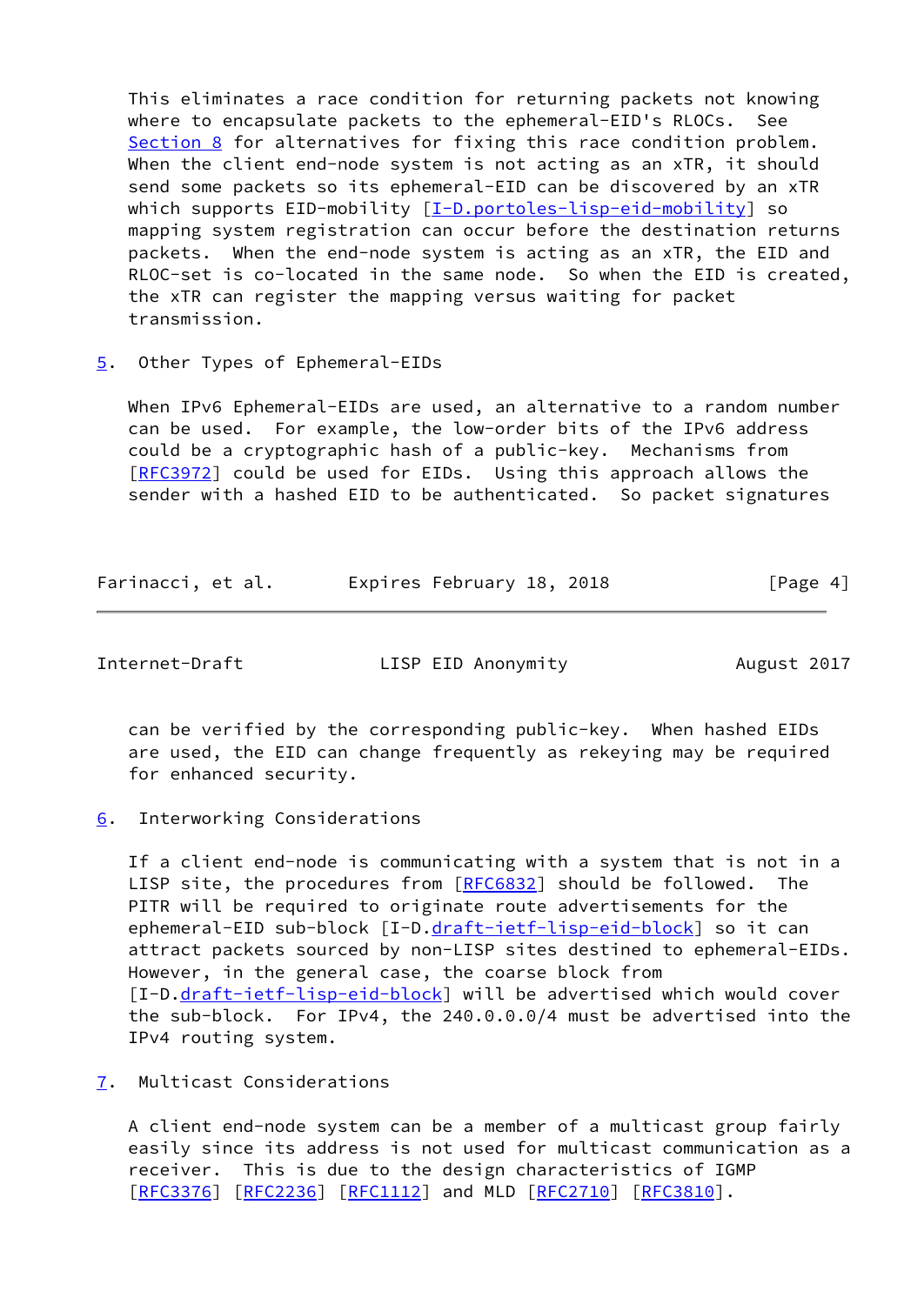When a client end-node system is a multicast source, there is ephemeral (S,G) state that is created and maintained in the network via multicast routing protocols such as PIM [\[RFC4602](https://datatracker.ietf.org/doc/pdf/rfc4602)] and when PIM is used with LISP [\[RFC6802](https://datatracker.ietf.org/doc/pdf/rfc6802)]. In addition, when [I-D[.draft-ietf-lisp-signal-free-multicast](https://datatracker.ietf.org/doc/pdf/draft-ietf-lisp-signal-free-multicast)] is used, ephemeral-EID state is created in the mapping database. This doesn't present any problems other than the amount of state that may exist in the network if not timed out and removed promptly.

 However, there exists a multicast source discovery problem when PIM- SSM [\[RFC4607](https://datatracker.ietf.org/doc/pdf/rfc4607)] is used. Members that join (S,G) channels via out of band mechanisms. These mechanisms need to support ephemeral-EIDs. Otherwise, PIM-ASM [[RFC4602\]](https://datatracker.ietf.org/doc/pdf/rfc4602) or PIM-Bidir [[RFC5015](https://datatracker.ietf.org/doc/pdf/rfc5015)] will need to be used.

### <span id="page-5-0"></span>[8](#page-5-0). Performance Improvements

 An optimization to reduce the race condition between registering ephemeral-EIDs and returning packets as well as reducing the probability of ephemeral-EID address collision is to preload the mapping database with a list of ephemeral-EIDs before using them. It comes at a expense of rebinding all of registered ephemeral-EIDs when there is an RLOC change. There is work in progress to consider adding a level of indirection here so a single entry gets the RLOC update and the list of ephemeral-EIDs point to the single entry.

| Farinacci, et al. | Expires February 18, 2018 | [Page 5] |
|-------------------|---------------------------|----------|
|                   |                           |          |

<span id="page-5-2"></span>

| Internet-Draft | LISP EID Anonymity | August 2017 |
|----------------|--------------------|-------------|
|                |                    |             |

## <span id="page-5-1"></span>[9](#page-5-1). Security Considerations

When LISP-crypto [I-D[.draft-ietf-lisp-crypto](https://datatracker.ietf.org/doc/pdf/draft-ietf-lisp-crypto)] is used the EID payload is more secure through encryption providing EID obfuscation of the ephemeral-EID as well as the global-EID it is communicating with. But the obfuscation only occurs between xTRs. So the randomness of a ephemeral-EID inside of LISP sites provide a new level of privacy.

## <span id="page-5-3"></span>[10.](#page-5-3) IANA Considerations

 This specification is requesting the sub-block 2001:5:ffff::/48 for ephemeral-EID usage.

<span id="page-5-4"></span>[11.](#page-5-4) References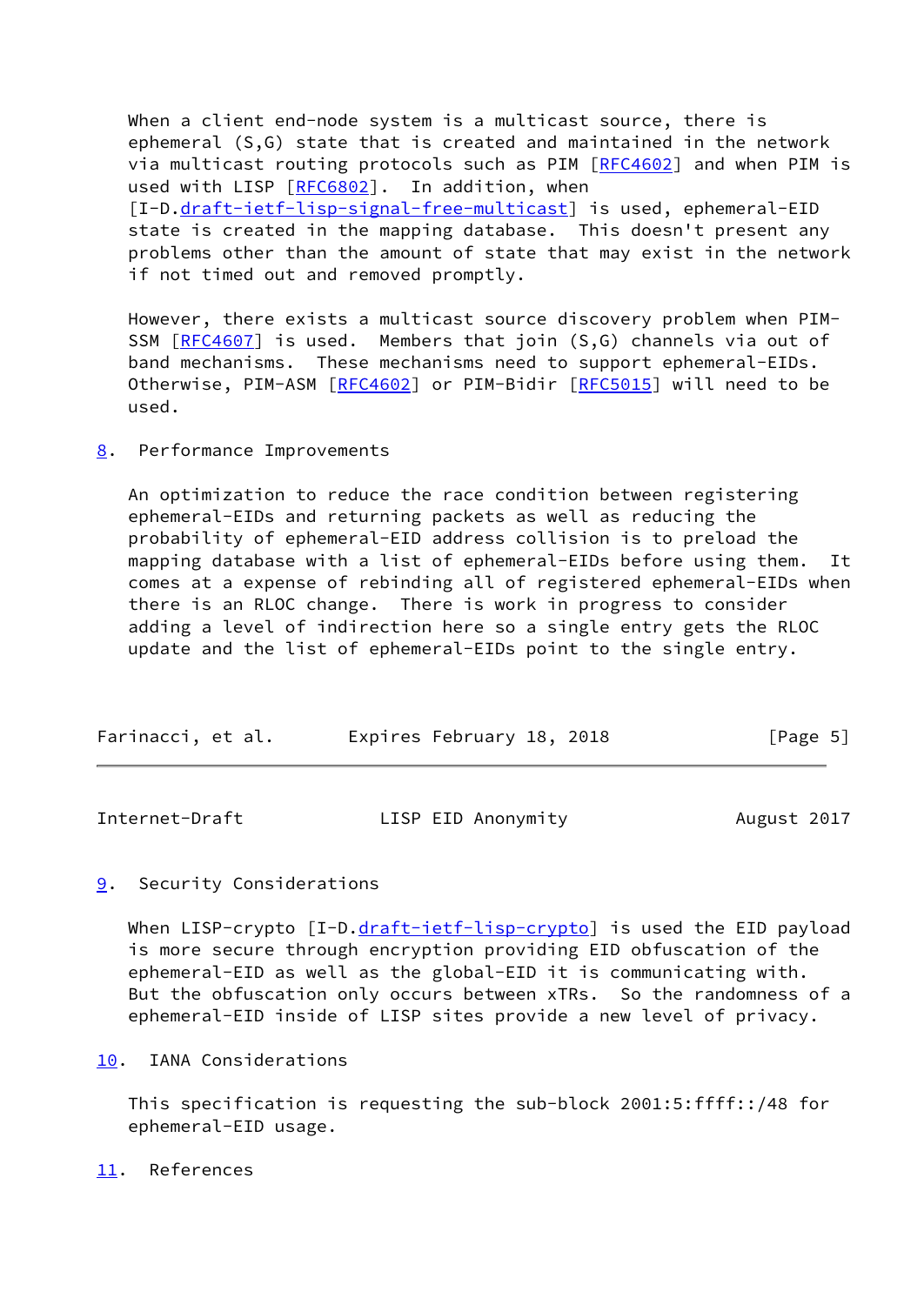## <span id="page-6-0"></span>[11.1](#page-6-0). Normative References

- [RFC1112] Deering, S., "Host extensions for IP multicasting", STD 5, [RFC 1112,](https://datatracker.ietf.org/doc/pdf/rfc1112) DOI 10.17487/RFC1112, August 1989, <[https://www.rfc-editor.org/info/rfc1112>](https://www.rfc-editor.org/info/rfc1112).
- [RFC2119] Bradner, S., "Key words for use in RFCs to Indicate Requirement Levels", [BCP 14](https://datatracker.ietf.org/doc/pdf/bcp14), [RFC 2119](https://datatracker.ietf.org/doc/pdf/rfc2119), DOI 10.17487/RFC2119, March 1997, [<https://www.rfc](https://www.rfc-editor.org/info/rfc2119) [editor.org/info/rfc2119](https://www.rfc-editor.org/info/rfc2119)>.
- [RFC2236] Fenner, W., "Internet Group Management Protocol, Version 2", [RFC 2236,](https://datatracker.ietf.org/doc/pdf/rfc2236) DOI 10.17487/RFC2236, November 1997, <[https://www.rfc-editor.org/info/rfc2236>](https://www.rfc-editor.org/info/rfc2236).
- [RFC2710] Deering, S., Fenner, W., and B. Haberman, "Multicast Listener Discovery (MLD) for IPv6", [RFC 2710,](https://datatracker.ietf.org/doc/pdf/rfc2710) DOI 10.17487/RFC2710, October 1999, [<https://www.rfc](https://www.rfc-editor.org/info/rfc2710) [editor.org/info/rfc2710](https://www.rfc-editor.org/info/rfc2710)>.
- [RFC3376] Cain, B., Deering, S., Kouvelas, I., Fenner, B., and A. Thyagarajan, "Internet Group Management Protocol, Version 3", [RFC 3376,](https://datatracker.ietf.org/doc/pdf/rfc3376) DOI 10.17487/RFC3376, October 2002, <[https://www.rfc-editor.org/info/rfc3376>](https://www.rfc-editor.org/info/rfc3376).
- [RFC3810] Vida, R., Ed. and L. Costa, Ed., "Multicast Listener Discovery Version 2 (MLDv2) for IPv6", [RFC 3810](https://datatracker.ietf.org/doc/pdf/rfc3810), DOI 10.17487/RFC3810, June 2004, [<https://www.rfc](https://www.rfc-editor.org/info/rfc3810) [editor.org/info/rfc3810](https://www.rfc-editor.org/info/rfc3810)>.
- [RFC3972] Aura, T., "Cryptographically Generated Addresses (CGA)", [RFC 3972,](https://datatracker.ietf.org/doc/pdf/rfc3972) DOI 10.17487/RFC3972, March 2005, <[https://www.rfc-editor.org/info/rfc3972>](https://www.rfc-editor.org/info/rfc3972).

| Farinacci, et al. | Expires February 18, 2018 | [Page 6] |
|-------------------|---------------------------|----------|
|-------------------|---------------------------|----------|

<span id="page-6-1"></span>

Internet-Draft LISP EID Anonymity August 2017

- [RFC4602] Pusateri, T., "Protocol Independent Multicast Sparse Mode (PIM-SM) IETF Proposed Standard Requirements Analysis", [RFC 4602](https://datatracker.ietf.org/doc/pdf/rfc4602), DOI 10.17487/RFC4602, August 2006, <[https://www.rfc-editor.org/info/rfc4602>](https://www.rfc-editor.org/info/rfc4602).
- [RFC4607] Holbrook, H. and B. Cain, "Source-Specific Multicast for IP", [RFC 4607](https://datatracker.ietf.org/doc/pdf/rfc4607), DOI 10.17487/RFC4607, August 2006, <[https://www.rfc-editor.org/info/rfc4607>](https://www.rfc-editor.org/info/rfc4607).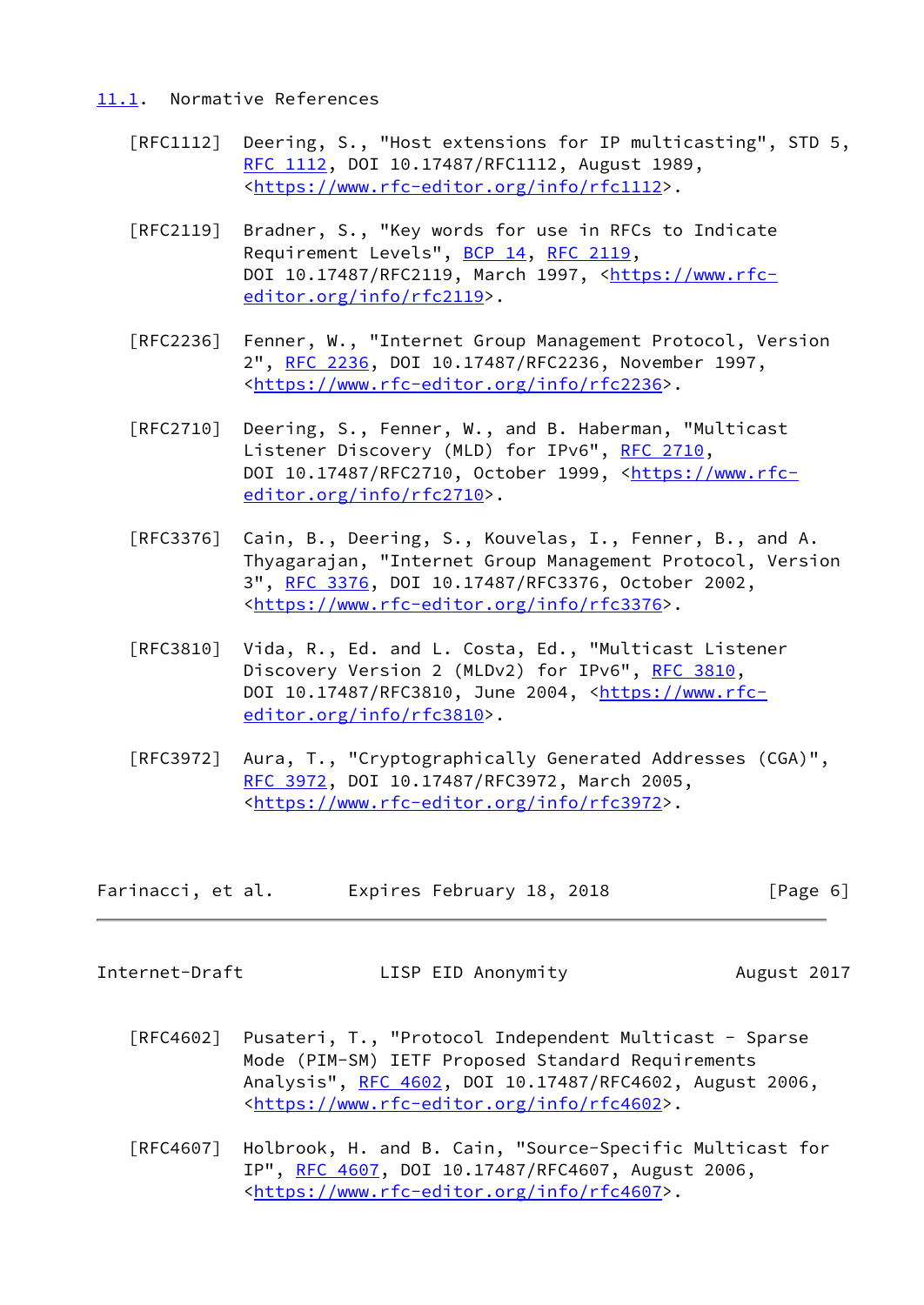- [RFC5015] Handley, M., Kouvelas, I., Speakman, T., and L. Vicisano, "Bidirectional Protocol Independent Multicast (BIDIR- PIM)", [RFC 5015](https://datatracker.ietf.org/doc/pdf/rfc5015), DOI 10.17487/RFC5015, October 2007, <[https://www.rfc-editor.org/info/rfc5015>](https://www.rfc-editor.org/info/rfc5015).
- [RFC6802] Baillargeon, S., Flinta, C., and A. Johnsson, "Ericsson Two-Way Active Measurement Protocol (TWAMP) Value-Added Octets", [RFC 6802,](https://datatracker.ietf.org/doc/pdf/rfc6802) DOI 10.17487/RFC6802, November 2012, <[https://www.rfc-editor.org/info/rfc6802>](https://www.rfc-editor.org/info/rfc6802).
- [RFC6830] Farinacci, D., Fuller, V., Meyer, D., and D. Lewis, "The Locator/ID Separation Protocol (LISP)", [RFC 6830,](https://datatracker.ietf.org/doc/pdf/rfc6830) DOI 10.17487/RFC6830, January 2013, [<https://www.rfc](https://www.rfc-editor.org/info/rfc6830) [editor.org/info/rfc6830](https://www.rfc-editor.org/info/rfc6830)>.
- [RFC6832] Lewis, D., Meyer, D., Farinacci, D., and V. Fuller, "Interworking between Locator/ID Separation Protocol (LISP) and Non-LISP Sites", [RFC 6832,](https://datatracker.ietf.org/doc/pdf/rfc6832) DOI 10.17487/RFC6832, January 2013, [<https://www.rfc](https://www.rfc-editor.org/info/rfc6832) [editor.org/info/rfc6832](https://www.rfc-editor.org/info/rfc6832)>.
- <span id="page-7-0"></span>[11.2](#page-7-0). Informative References
	- [I-D[.draft-ietf-lisp-crypto](https://datatracker.ietf.org/doc/pdf/draft-ietf-lisp-crypto)]

 Farinacci, D. and B. Weis, "LISP Data-Plane Confidentiality", [draft-ietf-lisp-crypto-03](https://datatracker.ietf.org/doc/pdf/draft-ietf-lisp-crypto-03) (work in progress).

[I-D[.draft-ietf-lisp-eid-block](https://datatracker.ietf.org/doc/pdf/draft-ietf-lisp-eid-block)]

 Iannone, L., Lewis, D., Meyer, D., and V. Fuller, "LISP EID Block", [draft-ietf-lisp-eid-block-13.txt](https://datatracker.ietf.org/doc/pdf/draft-ietf-lisp-eid-block-13.txt) (work in progress).

 [I-D[.draft-ietf-lisp-signal-free-multicast](https://datatracker.ietf.org/doc/pdf/draft-ietf-lisp-signal-free-multicast)] Farinacci, D. and V. Moreno, "Signal-Free LISP Multicast",

 [draft-ietf-lisp-signal-free-multicast-00.txt](https://datatracker.ietf.org/doc/pdf/draft-ietf-lisp-signal-free-multicast-00.txt) (work in progress).

| Farinacci, et al. | Expires February 18, 2018 | [Page 7] |
|-------------------|---------------------------|----------|
|-------------------|---------------------------|----------|

<span id="page-7-1"></span>Internet-Draft LISP EID Anonymity August 2017

[I-D.meyer-lisp-mn]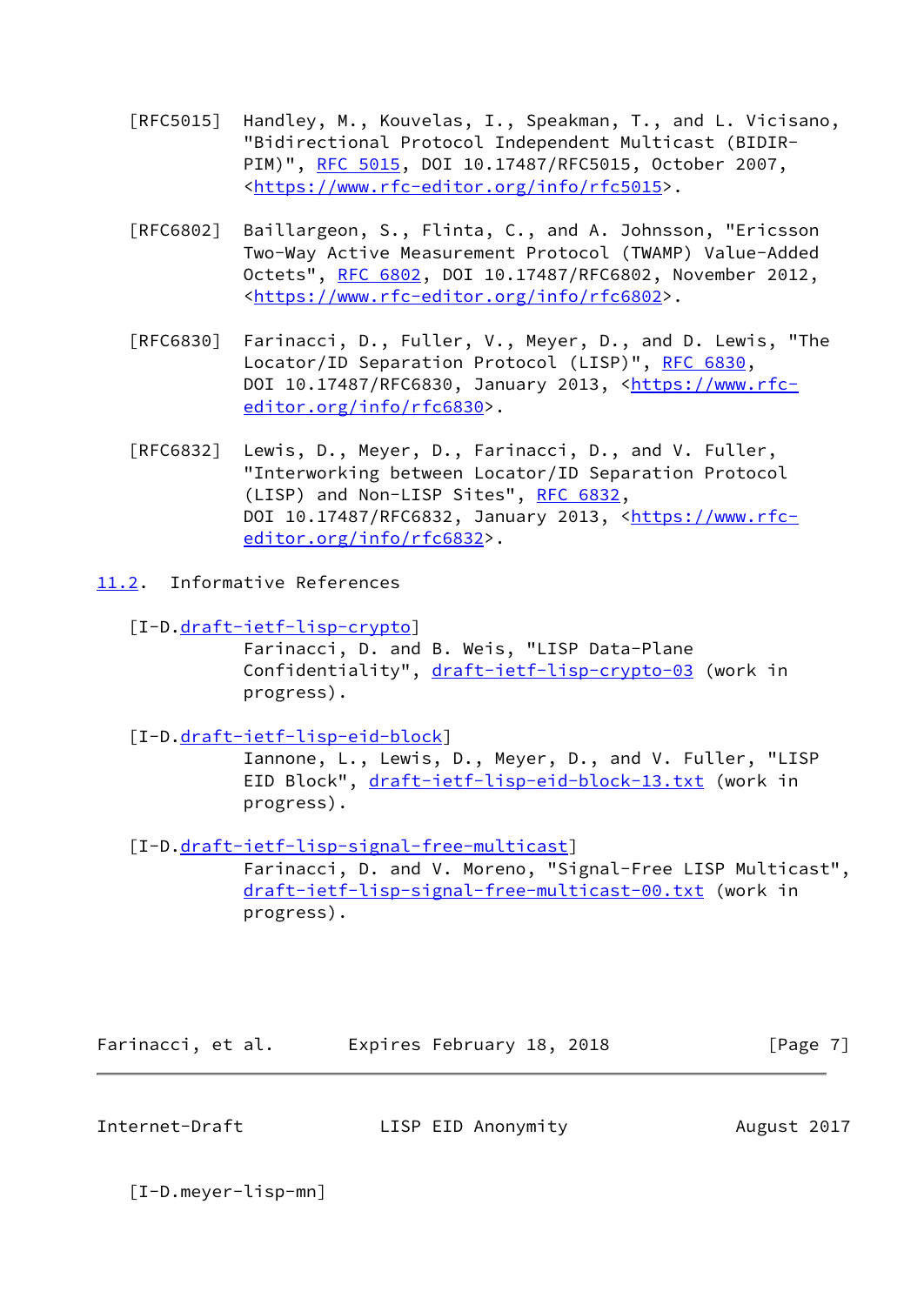Farinacci, D., Lewis, D., Meyer, D., and C. White, "LISP Mobile Node", [draft-meyer-lisp-mn-16](https://datatracker.ietf.org/doc/pdf/draft-meyer-lisp-mn-16) (work in progress), December 2016.

<span id="page-8-5"></span>[I-D.portoles-lisp-eid-mobility]

 Portoles-Comeras, M., Ashtaputre, V., Moreno, V., Maino, F., and D. Farinacci, "LISP L2/L3 EID Mobility Using a Unified Control Plane", [draft-portoles-lisp-eid](https://datatracker.ietf.org/doc/pdf/draft-portoles-lisp-eid-mobility-02) [mobility-02](https://datatracker.ietf.org/doc/pdf/draft-portoles-lisp-eid-mobility-02) (work in progress), April 2017.

<span id="page-8-0"></span>[Appendix A.](#page-8-0) Acknowledgments

 The author would like to thank the LISP WG for their review and acceptance of this draft.

<span id="page-8-1"></span>[Appendix B.](#page-8-1) Document Change Log

[RFC Editor: Please delete this section on publication as RFC.]

- <span id="page-8-2"></span>[B.1](#page-8-2). Changes to [draft-ietf-lisp-eid-anonymity-00](https://datatracker.ietf.org/doc/pdf/draft-ietf-lisp-eid-anonymity-00)
	- o Posted August 2017.
	- o Made [draft-farinacci-lisp-eid-anonymity-02](https://datatracker.ietf.org/doc/pdf/draft-farinacci-lisp-eid-anonymity-02) a LISP working group document.
- <span id="page-8-3"></span>[B.2](#page-8-3). Changes to [draft-farinacci-lisp-eid-anonymity-02](https://datatracker.ietf.org/doc/pdf/draft-farinacci-lisp-eid-anonymity-02)
	- o Posted April 2017.
	- o Added section describing how ephemeral-EIDs can use a public key hash as an alternative to a random number.
	- o Indciate when an EID/RLOC co-located, that the xTR can register the EID when it is configured or changed versus waiting for a packet to be sent as in the EID/RLOC separated case.
- <span id="page-8-4"></span>[B.3](#page-8-4). Changes to [draft-farinacci-lisp-eid-anonymity-01](https://datatracker.ietf.org/doc/pdf/draft-farinacci-lisp-eid-anonymity-01)
	- o Posted October 2016.
	- o Update document timer.